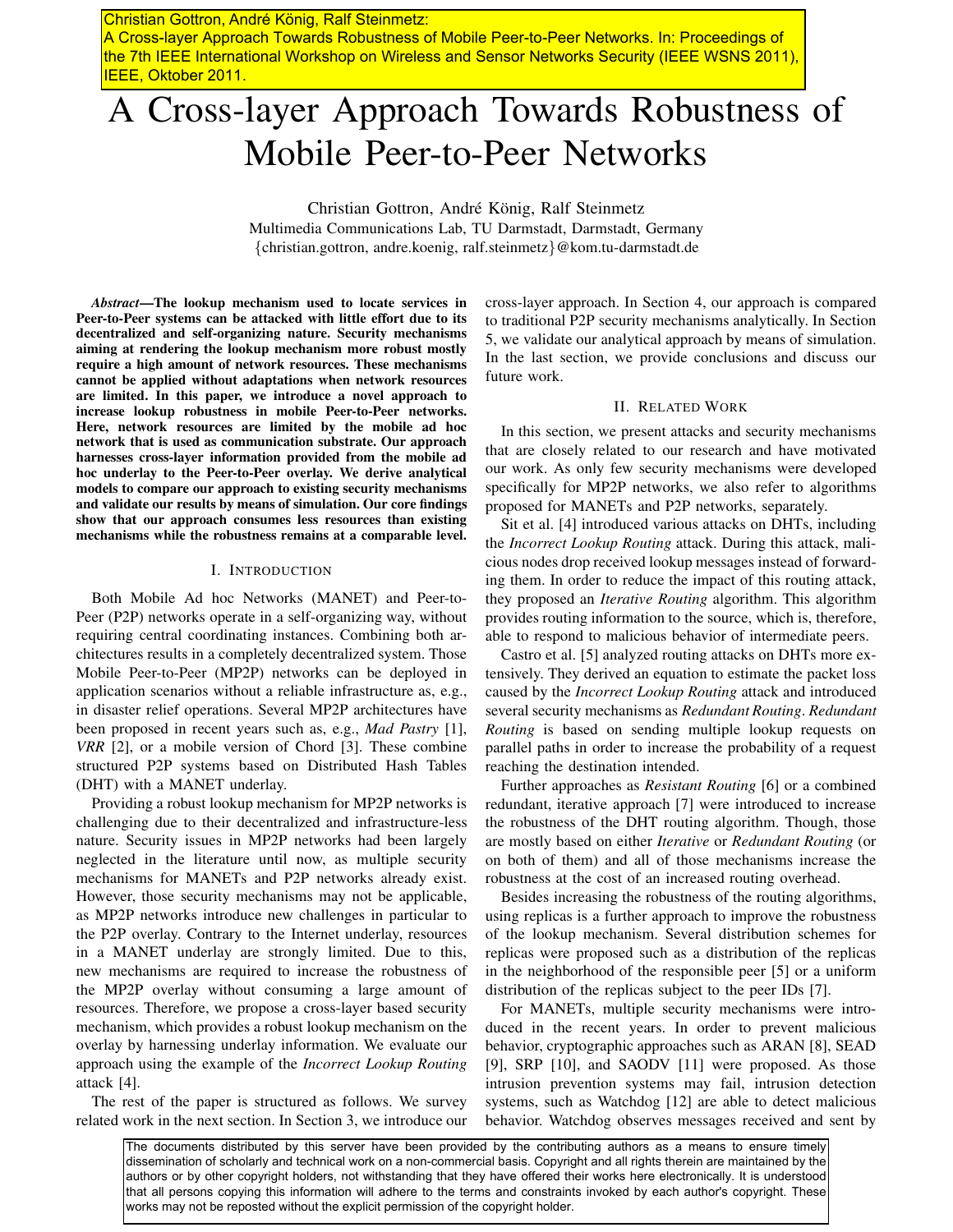

(a) Malicious overlay node drops lookup request (b) Underlay neighbor nodes detect (c) Underlay neighbor node informs predropped lookup request vious intermediate overlay node

Fig. 1. Behavior of the cross-layer security mechanism during an *Incorrect Lookup Routing* attack

nodes in transmission range in order to identify malicious nodes. Further, trust-based approaches such as Pathrater [12] or the mechanisms proposed by Yi et al. [13] or Bahalaji et al. [14] and others, are able to exclude malicious nodes.

Though several MP2P architectures were introduced in recent years (e.g. [1], [2]), issues regarding network security and robustness were mostly neglected. Therefore, only very few mechanisms have been proposed to date. E.g., Kutzner et al. [15] briefly discussed security requirements for a specific MP2P algorithm.

# III. CROSS-LAYER APPROACH FOR SECURING MP2P **NETWORKS**

MP2P networks introduce new security challenges such as strongly limited resources and a completely decentralized architecture. Due to this, traditional security mechanisms may not be applicable. In the following we introduce our approach which increases robustness against routing attacks by harnessing cross-layer information. We define our requirements and assumptions regarding the MP2P network. Thereafter, we discuss how our approach detects and responds to malicious behavior during an overlay lookup.

# *A. Assumptions and Requirements*

Our scenario is based on a combined architecture of a DHT overlay with a MANET underlay. As discussed in Section 2, several mechanisms to increase the robustness and reliability of MANETs were proposed in the recent years. We assume that these are sufficient to provide robustness of the network underlay in MP2P scenarios since an MP2P architecture does not introduce any significant additional limitations to the underlay. Yet, most P2P security mechanisms against routing attacks are based on increasing the network's robustness by introducing redundancy. As the MANET underlay introduces strong limitations regarding the available bandwidth, those countermeasures are inefficient in MP2P networks. Due to this, we focus on increasing the robustness of the overlay in this paper.

We assume that each node in the MP2P network is assigned a unique, randomly distributed identifier, which is used for the overlay routing. Furthermore, multiple overlay hops are required in order to request an object in the DHT. With each hop, the request is forwarded to a node which is closer to the destination regarding the numerical distance between the unique identifier of the node and the requested object. This assumption is satisfied by most of the existing DHT and MP2P architectures. Further, each node in the MANET must also participate in the P2P network. This assumption is satisfied in disaster relief scenarios, where each node is preinstalled with the same software.

Furthermore, each node must be able to operate in promiscuous mode in order to overhear messages sent by neighbor nodes. The underlay links to neighbor nodes and the quality of those links has to be monitored in order to distinguish a broken connection from malicious behavior. Due to this, each node is aware of all nodes in transmission range and is able to detect when a node leaves the transmission range. Several MANET routing algorithms are able to provide this information. Protocols as BATMAN [16] or ETX-based algorithms [17] monitor the link quality in terms of throughput and packet loss. They derive routes not only based on the length regarding the number of hops between source and destination, but also based on the reliability of the route. However, most of the other routing algorithms can be easily adapted to provide this information.

The MANET underlay must be able to identify and observe overlay lookup messages. Underlay messages must provide information on the IP-address of the next underlay hop, the overlay identifier of the next overlay hop, a sequence number and the IP-address of the previous overlay hop. The IP-address of the next underlay hop should be provided by the MANET routing table. Further, the identifier of the next overlay hop can be extracted from the overlay lookup message. The underlay message can be easily extended in order to provide the sequence number and the IP-address of the previous peer.

#### *B. Detection of Malicious Behavior*

One of our major challenges is to detect malicious nodes in the MP2P network. During a lookup, the overlay request message must be forwarded by intermediate overlay nodes to reach the destination. Each of those overlay hops corresponds to a complete underlay route where the next overlay node is the destination. After the message reaches this overlay node, the route is completed for the underlay and a new route needs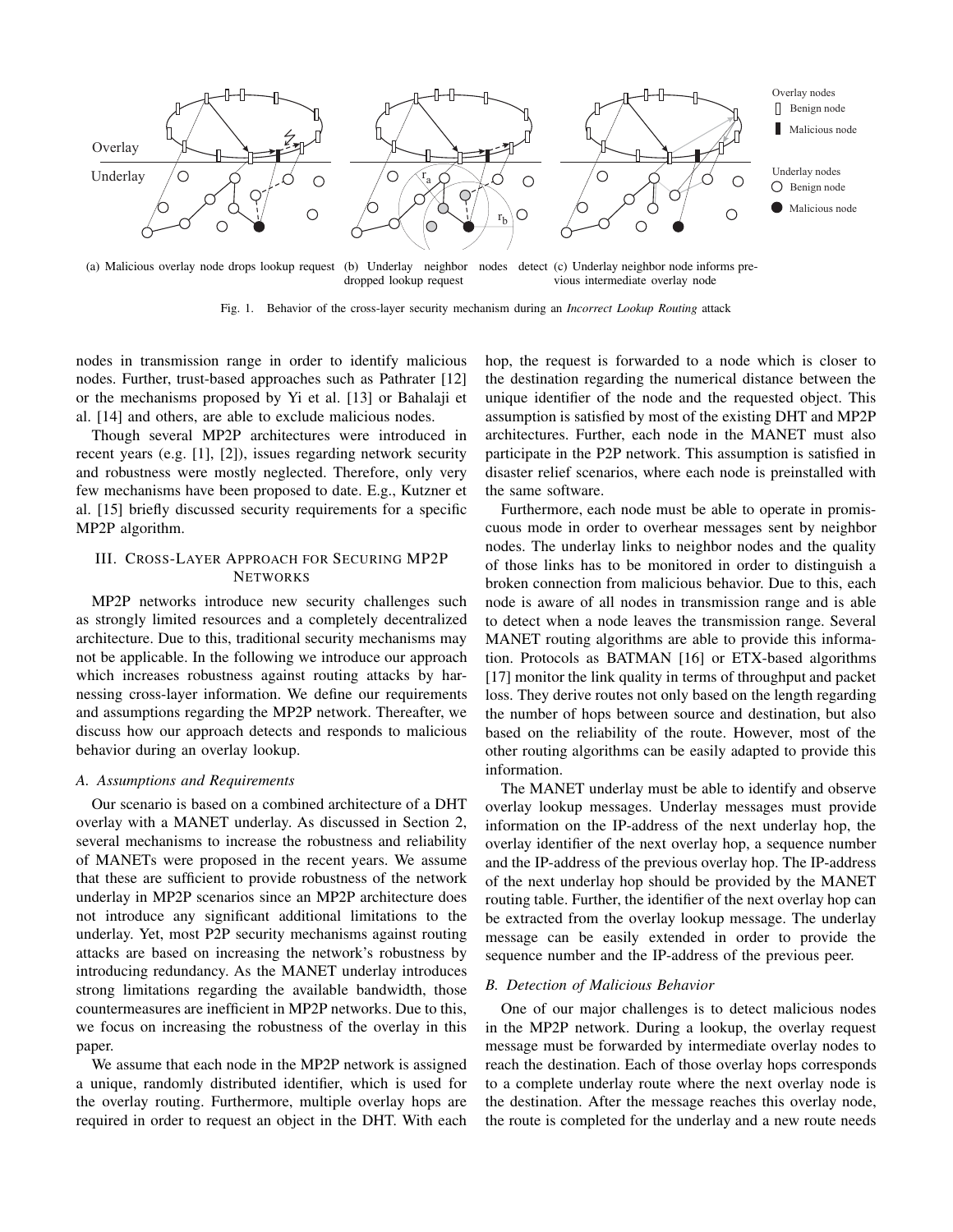

Fig. 2. An example for an underlay hop

to be established whenever this overlay node is not the final destination of the lookup. The Watchdog IDS [12] is a very promising approach, as no further bandwidth is required and, therefore, no overhead is introduced during the detection of malicious nodes. Yet, this security mechanism is only able to detect malicious behavior within an underlay route. It is not able to detect whether or not a message needs to be forwarded further after reaching the underlay destination. We need to adapt this security mechanism by harnessing crosslayer information to extend the benefit of the Watchdog IDS to the overlay.

In order to detect malicious behavior, each node has to monitor messages sent by the nodes in transmission range. By analyzing those messages, we are able to decide whether or not a message has been forwarded correctly. Whenever a lookup message is received by a peer, but is not forwarded, the underlay nodes are able to detect this malicious behavior as shown in Figure 1(b). Even though the underlay destination is reached, those underlay nodes may be used to detect malicious behavior in the overlay. Each node in transmission range of the malicious peer and the previous underlay node is able to detect this behavior. For this, those nodes have to compare the overlay identifier of the malicious node with the overlay identifier of the source and the destination of the lookup request. Whenever a node does not respond to a request and is neither the destination nor the source of this request, potential malicious behavior is detected. In order to avoid false positives, the link quality to nodes in transmission range has to be monitored to differ between malicious behavior and a lost link due to, e.g., node mobility.

Rerouted requests by malicious peers can also be detected by nodes in transmission range. Most DHT routing algorithms strictly define how to select the next hop node regarding the next hop's identifier. By checking whether those rules have been complied with, we are able to detect rerouted messages by comparing the identifier of the peer with the next hop node. An example is shown in Figure 2. The node  $N_a$  forwards a message to node  $N_b$ . Besides those two nodes, all other nodes that are within the transmission range of the sender can detect this transmission. Further, nodes which are in transmission range of the receiver of this message are able to detect whether this received message is forwarded by  $N_b$ . Therefore, all nodes which are in transmission range of both nodes,  $N_a$  and  $N_b$ , are able to detect a dropped message.

#### *C. Reaction to Malicious Behavior*

After detecting a malicious peer, our proposed security mechanism must counteract its behavior. Initially, a node must be chosen to respond to the attack. Thereafter, we have to define how this node responds to the attack.

As only nodes which are in transmission range of the intermediate underlay node which forwards the request and the malicious peer that drops the message are able to detect the misbehavior, one of those nodes must respond to the attack. In order to decide which of those nodes should respond, we have to consider whether or not the malicious nodes collude. In a scenario without colluding malicious nodes, the intermediate underlay node that forwards the message to the malicious peer should respond. This intermediate underlay node is able to detect the malicious behavior in any case as we assume bidirectional links. However, when the malicious nodes collude, we need to consider that this node also behaves maliciously. Therefore, each node that is in transmission range of the malicious node and that has received the request has to be considered as a responding node. This requires a coordination of those nodes as, otherwise, multiple nodes will respond to the attack and introduce an unnecessary traffic overhead. We propose that the node which has an identifier closest to the destination of the request should react to the attack. We use a waiting time that depends on the difference between the identifiers in order to assure that a node close to the destination forwards the message first. Each of the other nodes in the neighborhood are, therefore, able to detect that the request has already been forwarded by another node. This way, multiple retransmissions can be avoided.

Having detected misbehavior ongoing and having determined which node should respond to the misbehavior, we differentiate between two response mechanisms. The first mechanism is based on the assumption that each node in the MANET is also participating in the P2P network. In this case, a node which has detected malicious behavior is able to directly initiate a new lookup request. This way, we reduce the cost for the new request in terms of hops required because the request is re-initiated by the intermediate node that is closest to the destination and not by the originator. Further, we avoid loops by using a unique sequence number. This approach is simple to implement.

In our second approach, the node that detects the attack sends a notification message to the previous peer. This node then selects another next hop for forwarding the request as shown in Figure 1(c). This way, the average number of hops per request is only increased by a single overlay hop whenever a request is forwarded to a malicious node.

#### *D. Open Challenges*

Some challenges regarding the cross-layer security mechanisms for MP2P networks remain unsolved. A node must decide whether or not the responding node is the intended destination of the request or if the node only claims to be the destination and tries to deny the request. Castro et al. [5] introduced a mechanism which compares the ID density of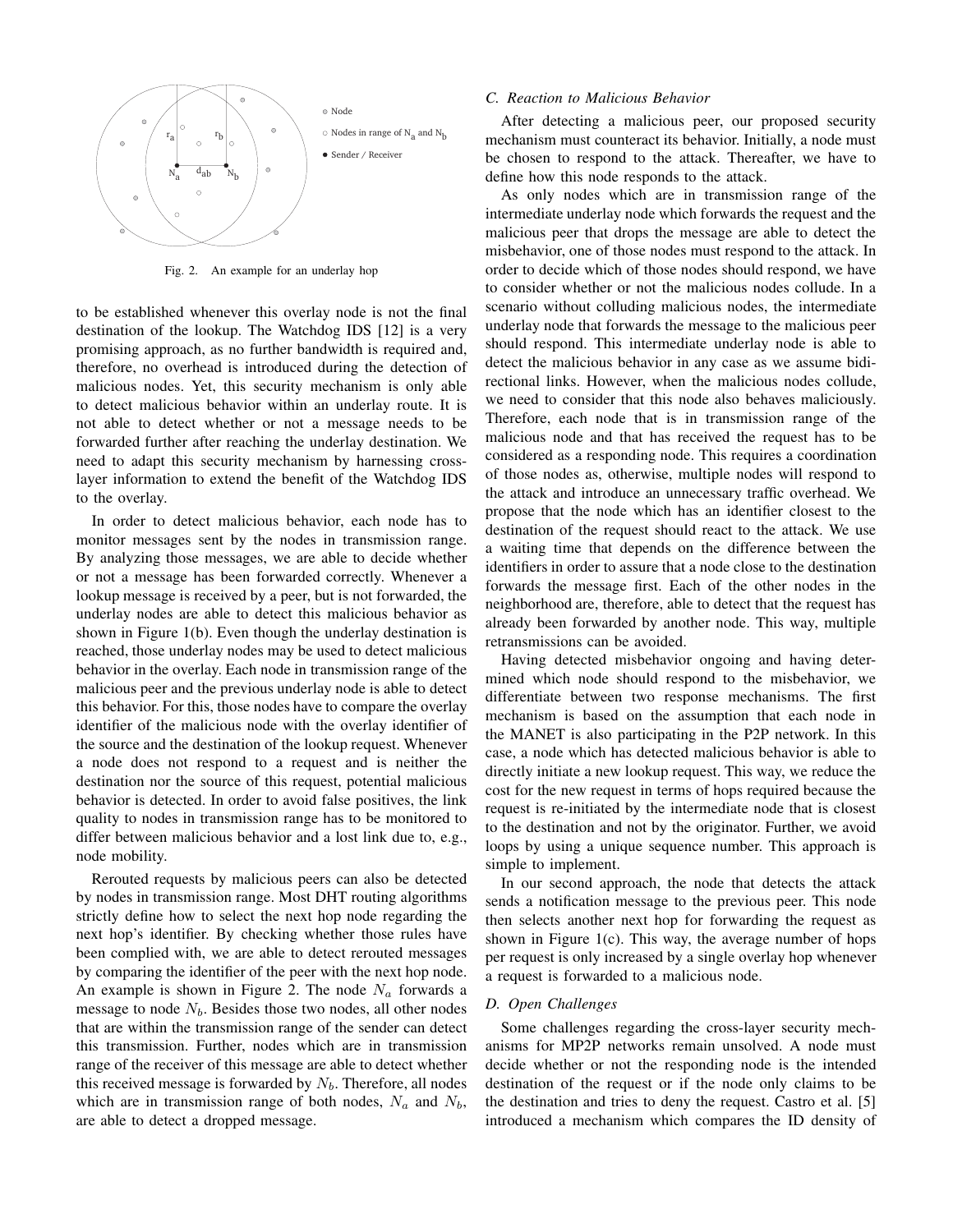the virtual neighborhood of the sender of the request with the distance between the ID of the responding node and the ID of the requested object/node. Whenever this density and the distance differ significantly, a malicious behavior of the responding node is assumed. This mechanism may also be used in the context of MP2P networks. Yet, this would introduce a large overhead as each node has to determine the ID density in the neighborhood. Furthermore, each node in the network has to be able to validate the mapping of overlay identifiers to IP-addresses. Otherwise, a malicious node may misuse this by forging overlay identities and map them to any existing or non-existing IP-address during forwarding.

To tackle these challenges, in our future work, we plan to measure the overhead generated by the mechanism introduced by Castro et al. . By harnessing information provided by the MANET routing algorithm we may be able to measure the node density without any overhead at all. Further, signatures are required that guarantee the correct mapping of node identities.

#### IV. ANALYTICAL EVALUATION

We evaluate the performance of our our cross-layer approach for counteracting the *Incorrect Lookup Routing* attack in this section using an analytical approach. As metrics, we use (1) the packet loss, (2) the number of sent messages per lookup process, (3) the average required number of overlay hops per lookup process, and (4) the delay between initiating a lookup request and receiving the answer. The packet loss has the highest impact on the robustness of the lookup mechanism and is, therefore, the primary metric. As the bandwidth is strongly limited, the number of sent messages per lookup has to be further considered to estimate the efficiency of the algorithm. Further, the number of sent messages is a function of the average required number of overlay hops per request. Our last metric, the delay, has to be considered in specific application areas with real-time constraints. In this section, we compare the characteristics of our approach with the basic *traditional* P2P security mechanisms.

## *A. Recursive Routing*

Most DHT routing algorithms are based on a recursive approach. Requests are, in each step, forwarded to a node closer to the destination regarding the virtual distance in the ID space until the destination is reached. However, this approach does not result in a robust lookup mechanism. Castro et al. derived an equation to estimate the probability of a successful lookup process  $\sigma_{Rec}$ . This equation is based on the required number of overlay hops  $h$  and the fraction of malicious nodes f as shown in Equation 1. The number of overlay hops required is defined by the particular P2P routing algorithm and, for DHTs, is a logarithmic function of the network size.

$$
\sigma_{Rec} = (1 - f)^h \tag{1}
$$

Besides the fraction of lost requests, the number of sent messages m*Rec* per request and, therefore, the number of required hops must be considered. Those two metrics correlate and can also be used to estimate the introduced traffic per request. Further, we have to differentiate between the number of average hops of a successful request  $h$  and the number of average hops h*Rec* that include also failed requests. In a recursive scenario without any security mechanisms, the average number of sent lookup messages m*Rec* is equal to the number of hops that includes the failed requests h*Rec*. The delay is a direct function of the average number of hops h. The average number of hops and sent messages can be calculated as shown in Equation 2.

$$
m_{Rec} = h_{Rec} = \sum_{i=0}^{h-1} (1 - f)^i
$$
 (2)

## *B. Traditional P2P Security Mechanisms*

As discussed in the related work section, several security mechanisms were introduced to increase the robustness of MANETs and P2P networks. We focus on the *Redundant Routing* and the *Iterative Routing* algorithms, as those are two of the basic security mechanisms for P2P networks and most of the more recent mechanisms are based on those algorithms.

*Redundant Routing* is based on the recursive algorithm but increases the robustness by sending  $s$  route request messages in parallel. Therefore, the probability of a successful lookup  $\sigma_{Red}$  is increased compared to  $\sigma_{Rec}$  as a request only fails whenever all s requests are routed to a malicious node. Yet, as long as no replicas are distributed in the network, the request fails whenever the destination behaves maliciously. The probability of a successful lookup can be described by Equation 3.

$$
\sigma_{Red} = (1 - f) * (1 - (1 - (1 - f)^{h-1})^s)
$$
 (3)

The number of average hops is still described by Equation 2. Yet, the number of sent messages differs, as  $s$  messages are sent in parallel. Therefore, m*Red* is defined by the average number of hops h*Rec* including the failed requests and the number of parallel requests s as shown in Equation 4. Further, the delay is a direct function of the average number of hops h, similar to the recursive algorithm, as the requests are sent in parallel.

$$
m_{Red} = h_{Rec} * s \tag{4}
$$

During an *Iterative Routing*, intermediate nodes send reply messages to the source of the request instead of forwarding the request. Those reply messages provide a set of next hop nodes to the source node of the request. Therefore, the source is able to control the routing of the request directly and is, therefore, able to respond whenever a request is dropped or misrouted. However, as each intermediate peer provides only  $r$  next hop addresses, we assume that the request is finally dropped when all  $r$  nodes behave maliciously. Although this improves the fraction of successful lookup process  $\sigma_{Iter}$  strongly, as described in Equation 5, at least the destination of the request has to behave benignly.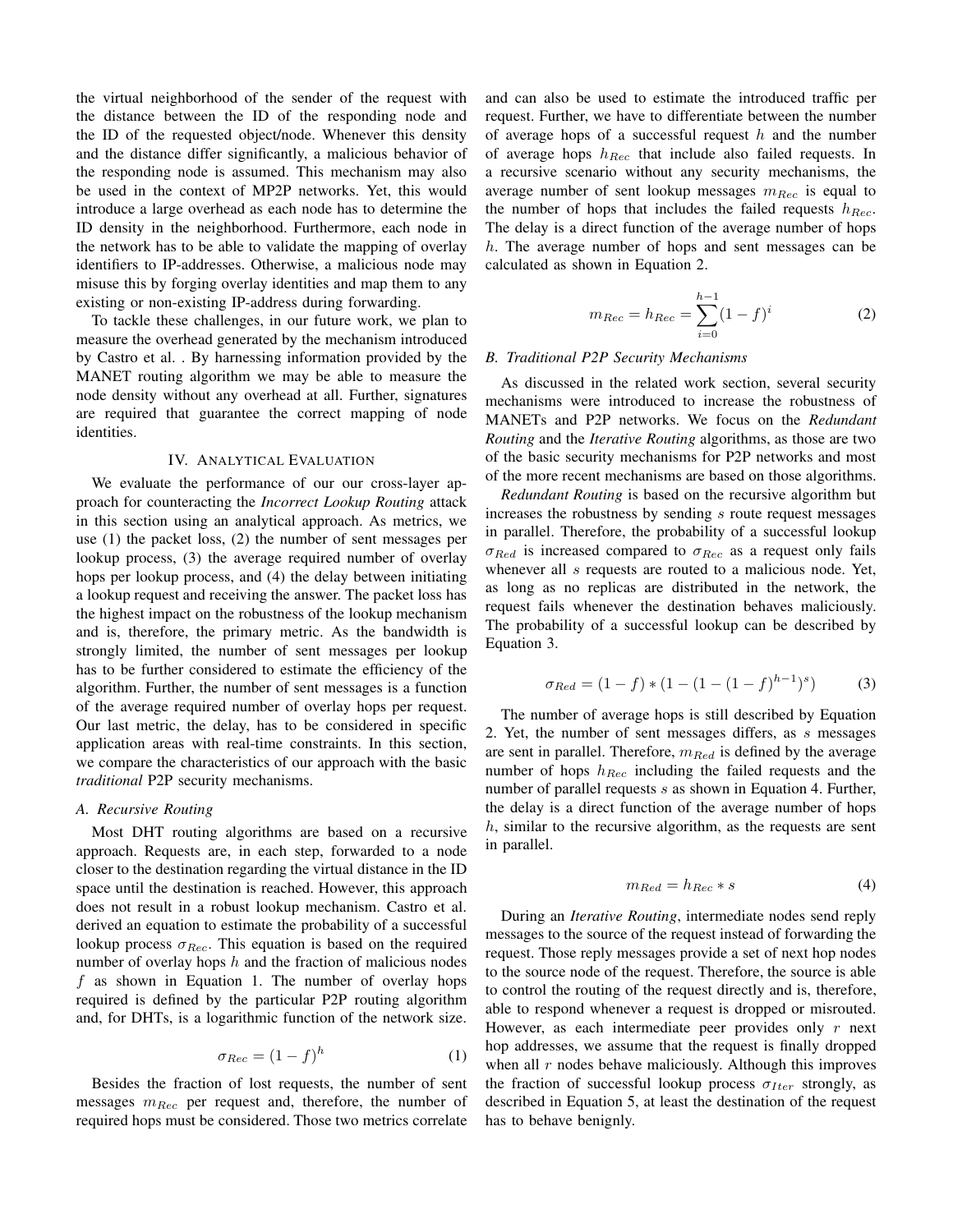$$
\sigma_{Iter} = (1 - f) * (1 - f^r)^{h-1}
$$
 (5)

The required number of hops increases due to the iterative behavior of the routing algorithm as described in Equation 6. Due to this, also the number of required messages per request increases. Further, due to the reply messages sent by each hop, the delay increases and is at least twice as high as for the recursive routing algorithm. The delay increases furthermore whenever a request is dropped.

$$
m_{Iter} = h_{Iter} = \sum_{i=0}^{h-2} (\sum_{j=0}^{r} f^{j} (1-f))^{i} * (\sum_{k=0}^{r} f^{k} + f^{k} * (1-f))
$$
\n(6)

#### *C. Cross-Layer Approach*

Our proposed security mechanism harnesses cross-layer information in order to increase network robustness. To reduce overhead, we introduce redundancy only when required, whenever a lookup request is dropped by a malicious node. As our mechanism is based on observing neighbor nodes, we require nodes in transmission range of malicious nodes to detect and respond to malicious behavior. We consider the example shown in Figure 1(b), where the black peer receives and drops a request. In this particular situation, the three gray underlay nodes are able to detect this malicious behavior. The request can be sent to another intermediate peer unless all three nodes behave maliciously. Due to this, the parameters do not depend only on the fraction of malicious nodes and the number of required hops, but also on the field size, the overall number of nodes, the transmission range, and the distance between sender and receiver as well as on the relation of the distance and transmission range to the number of available intermediate nodes N*X*.

Because of limited space, we focus on our second approach in which the node that detects the attack sends a notification message to the previous peer. Due to this mechanism, we do not have to repeat the lookup process from the very beginning each time a malicious behavior is detected, but only have to repeat the last step of the lookup. Therefore, we assume this approach as more promising.

We define  $n$  as the number of nodes which are in transmission range of both nodes, the underlay sender and receiver (i.e., of Nodes  $N_a$  and  $N_b$  in Figure fig:cm). The probability of a successful lookup is similar to an iterative approach, as long as a sufficient number of neighbor nodes  $n$  is available as described in Equation 7.

$$
\sigma_{CL} = (1 - f) * (\sum_{i=1}^{r} (\sum_{j=1}^{n} f^{j} * (1 - f))^{i} * (1 - f) + (1 - f))^{h-1}
$$
\n(7)

The number of average messages per lookup is described by Equation 8. The number of average hops  $h_{CL}$  is equal to the number of average sent messages m*CL* and is a function of the fraction of malicious nodes  $f$ , the number of neighbors

 $n$ , and the number of stored addresses per routing table entry r.

$$
m_{CL} = h_{CL} = \sum_{i=0}^{h-2} \left(\sum_{k=1}^{r} \left(\sum_{l=1}^{n} f^{l}\right)^{k} * (1-f)^{k} + 1 - f\right)^{i} * \n\left(\sum_{k=1}^{r} \left(\sum_{j=1}^{n} f^{j} * (1-f)\right)^{k} * (1-f) + (1-f)\right)^{h-1}
$$
\n(8)

Regarding the delay, we achieve values comparable to a redundant or recursive approach. Yet, the delay may be increased whenever packets are dropped during the lookup.

# V. EVALUATION

In order to validate the analytical models, we implemented a tool that simulates the lookup process in an abstract way. For this, the node behavior and the routing algorithm including the different security mechanisms were implemented. Yet, we neglected the effects of the underlay including the node mobility. The tool simulates 100 lookup processes and calculates the average number of hops and the probability of a successful request. The number of overlay hops between sender and receiver  $h$ , and the parameters for the security mechanisms have to be given for the simulations. Both the results of the simulator and results of the equations are comparable. From this, we conclude the accuracy of the analytical description presented. The simplified algorithm for the simulation of the *Redundant Routing* is shown in Algorithm 1 as pseudocode.

We evaluated all four routing mechanisms by an analytical approach and by simulation. Due to space limitations, we present selected results for a scenario with an average overlay hop count of  $h = 5$  that is representative for all results obtained. The number of requests sent in parallel  $(s)$ , the number of stored addresses per routing table entry  $(r)$  and

**Algorithm 1** Pseudocode for the simulation of a redundant lookup

| $successful\_transmission = false$                        |
|-----------------------------------------------------------|
| <b>for</b> number_of_parallel_lookups <b>do</b>           |
| <b>while</b> destination not reached <b>do</b>            |
| <b>if</b> $random\_value < fraction_of\_malicious\_nodes$ |
| then                                                      |
| message dropped                                           |
| break                                                     |
| else                                                      |
| <b>if</b> node = destination <b>then</b>                  |
| overall hops $\leftarrow$ overall hops $+1$               |
| $successful\_transmission = true$                         |
| else                                                      |
| $overall\_hops \leftarrow overall\_hops + 1$              |
| forward_message                                           |
| end if                                                    |
| end if                                                    |
| end while                                                 |
| end for                                                   |
|                                                           |